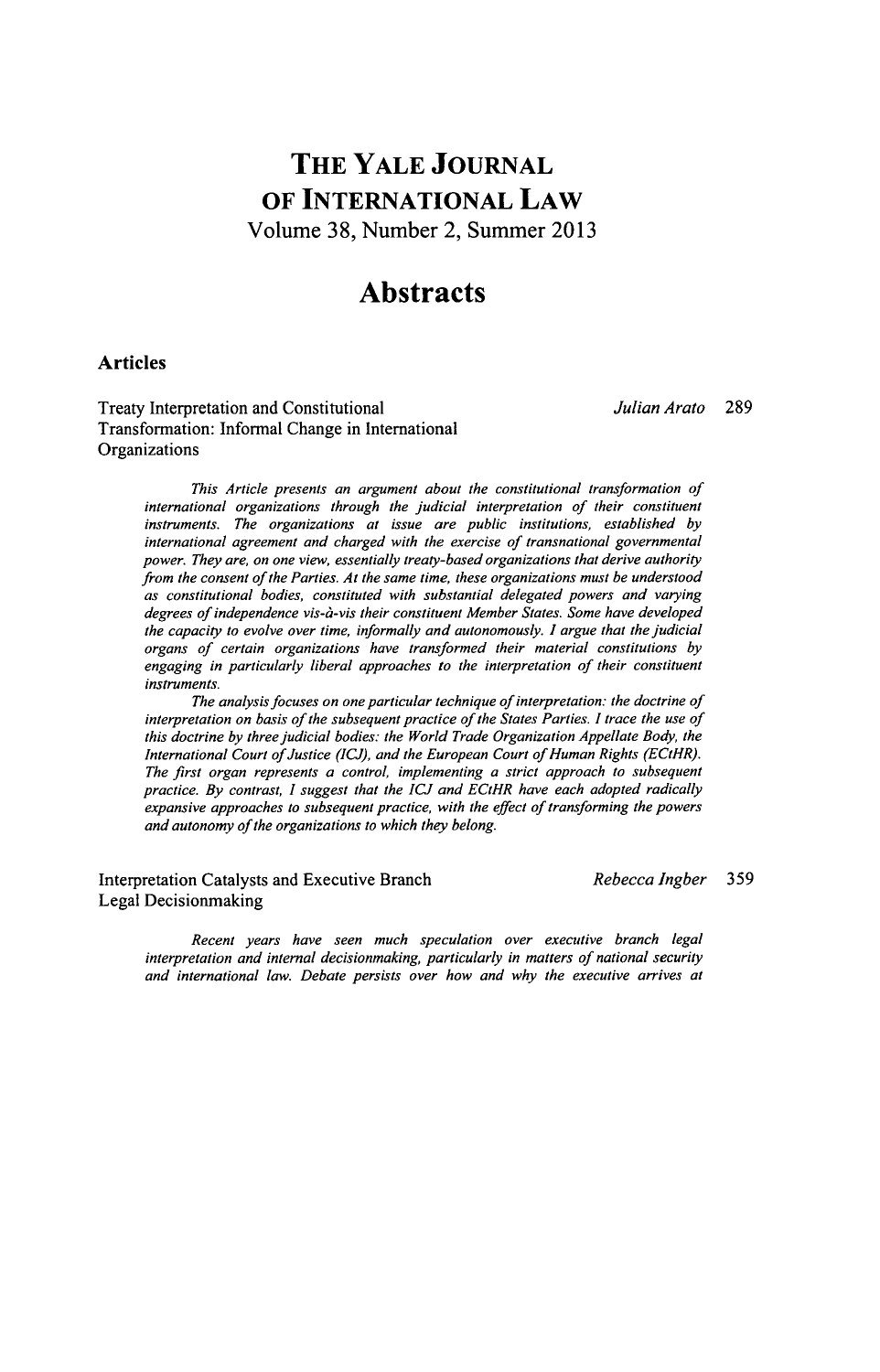*particular understandings of its legal constraints, the extent to which the positions taken by one presidential administration may bind the next, and, indeed, the extent to which the President is constrained by law at all. Current scholarship focuses on rational, political, and structural arguments to explain executive actions and legal positioning, but it has yet to take account of the diverse ways in which legal questions arise for the executive branch, which have a significant effect on executive decisionmaking.*

*This Article adds necessary texture to these debates by identifying and exploring the role of distinct triggers for legal interpretation-which this Article terms "interpretation catalysts "-in driving and shaping executive branch decisionmaking, particularly at the intersection of national security and international law. Interpretation catalysts impel the executive to consider, crystallize and potentially assert a legal interpretation of its obligations under domestic or international law on a particular matter, and they can both impede and facilitate change within the executive. Examples of interpretation catalysts include such diverse triggering events as decisions regarding whether to use force against an armed group; lawsuits filed against the US. government; obligatory reports to human rights treaty bodies; and even the act ofspeechmaking. Each of these unique catalysts triggers a distinct process for legal decisionmaking within the executive, and is instrumental in framing the task at hand, shaping the process engaged to arrive at the substantive decision, establishing the relative influence of the actors who will decide the matter, and informing the contextual pressures and interests that may* bear on the decision-thus shaping the ultimate substantive position itself. These distinct *mechanisms for decisionmaking each carry their own individual pressures and biases. By laying bare the interpretation catalyst phenomenon, this Article demonstrates potential avenues for actors within and external to the executive branch to predict, to explain, and to affect executive decisionmaking. This Article will explore the effect of interpretation catalysts on executive legal interpretation, and address some of the implications of this phenomenon for scholars, private actors, courts, and executive branch officials.*

### The Judicial Role in New Democracies: **A** Strategic *Johanna Kalb* 423 Account of Comparative Citation

*The United States Supreme Court has come under fire in recent years for its occasional references to foreign and international law. Critics suggest that the practice is undemocratic, displacing democratically developed norms for those of the international community. This Article challenges this critique via reference to the comparative citation practice of successful judiciaries in new democracies around the world. When institutional failures and international pressures threaten the democratic accountability of elected institutions, as they do in most countries in political transition, jurists may strategically use foreign and international law as a tool of "diagonal accountability" to mediate between domestic and international actors in ways that build the legitimacy of national political institutions and create space for democratic deliberations to occur. Thus, contrary to the dominant critique, this Article suggests that when democratic legitimacy is challenged, comparative citation can be part of the solution, rather than part of the problem. Moreover, given the important work that comparative citation can do in transitional regimes, labeling it as undemocratic can itself undermine institutional legitimacy, particularly in new or weak democracies.*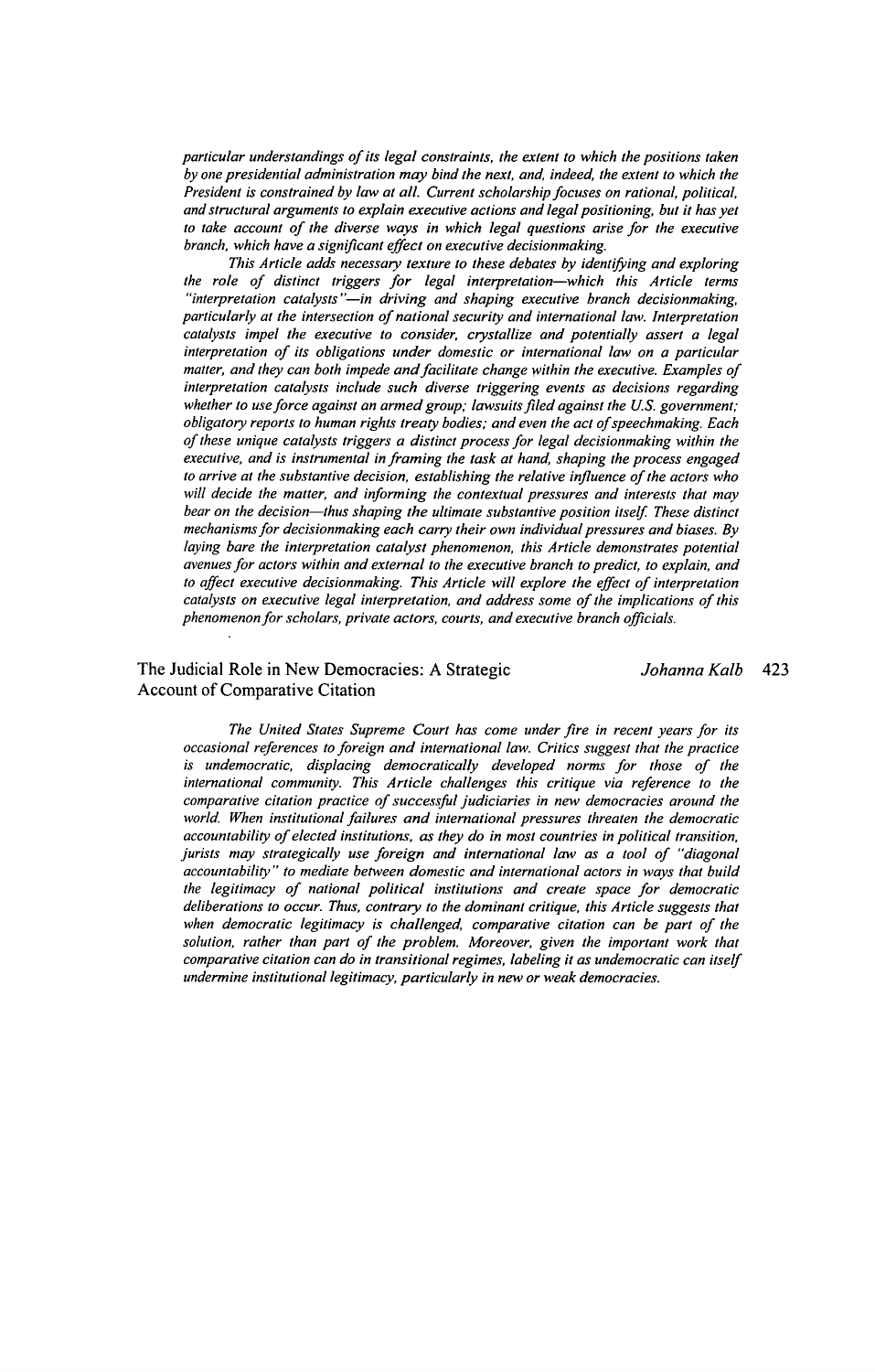## **Note**

## Mexico's Drug "War": Drawing a Line Between *Andrea Nill Scinchez 467* Rhetoric and Reality

As violence in Mexico has escalated in recent years, many have argued that its metaphorical drug "war" is starting to look more like a de jure armed conflict. This Note maintains that, although a new approach is desperately needed, the proverbial "war" on drugs should be limited to metaphors, and the criminal law framework should be retained. This Note rejects reclassifying the confrontation between Mexico and the drug cartels as a non-international armed conflict (NIAC) under the laws of war because: **(1)** it fails to meet the criteria of a NIAC set forth by the relevant legal instruments and judicial decisions; and (2) the potential consequences of an armed conflict designation in terms of the lawful use of deadly force, prolonged detention, and unfettered prosecution powers would further exacerbate the problems that Mexico is facing. Instead, Mexico continues to confront a criminal problem, albeit one of extraordinary proportions. The Note concludes **by** providing a set of recommendations focused on empowering law enforcement, reforming Mexico's institutions, and strengthening the rule of law.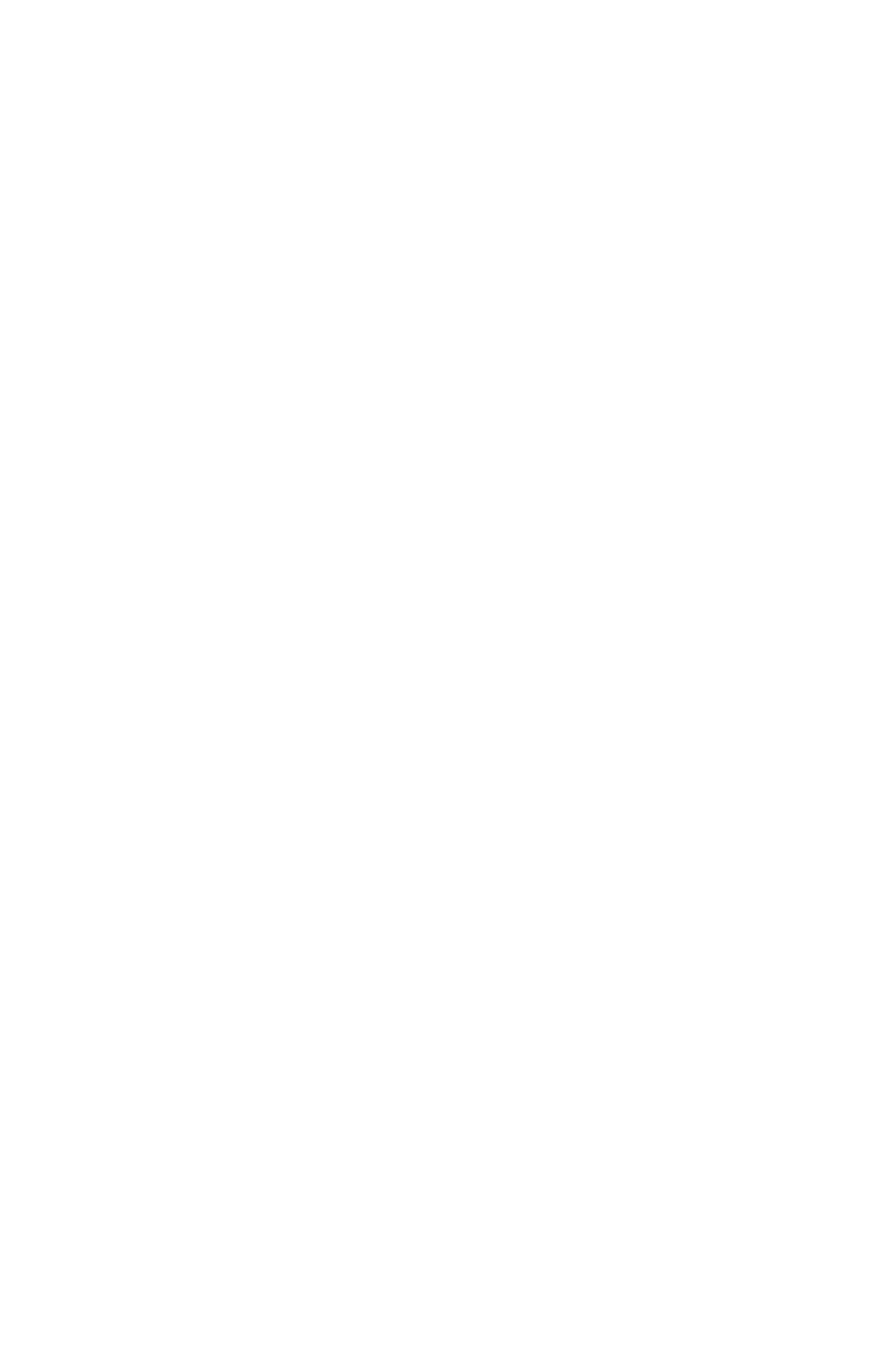# Yale Law School

### Officers of Administration

Richard Charles Levin, B.A., B.Litt., Ph.D., President of the University Peter Salovey, A.B., M.A., Ph.D., *Provost of the University*<br>Robert C. Post, J.D., Ph.D., *Dean<br>Douglas Kysar, B.A., J.D., Deputy Dean<br>S. Blair Kauffman, J.D., LL.M., M.L.L., <i>Law Librarian*<br>Megan A. Barnett, B.A., J.D., Toni Hahn Davis, **J.D.,** LL.M., Associate Dean Brent Dickman, B.B.A., M.B.A., Associate Dean Mark LaFontaine, B.A., **J.D.,** *Associate* Dean Kathleen B. overly, **J.D.,** Ed.D., *Associate Dean* Asha Rangappa, **A.B., J.D.,** *Associate Dean* Mike K. Thompson, M.B.A., **J.D.,** Associate *Dean*

#### Faculty Emeriti

Guido Calabresi, LL.B., Dr.Jur., LL.D., D.Phil., H.Litt.D., D.Poli.Sci, *Sterling Professor* Emeritus *of Law and Professorial* Lecturer in Law Dennis **E.** *Cuatis,* B.S., LL.B., Clinical Professor *Emeritus of Law and Professorial Lecturer in Law*

Harlon Leigh Dalton, B.A., J.D., *Professor Emeritus of Law* and *Professorial Lecturer in Law*<br>Mitjan Radovan Damaska, L.L.B., *Afred M. Sterling Professor Emeritus of Law and Professorial Lecturer in Law*<br>Drew S. Days, I

- 
- 

Carol M. Rose, J.D., Ph.D., *Gordon Bradford Tweety Professor Emeritus of Law and Organization and Professorial Lecturer in Law*<br>Peter H. Schuck, J.D., P.L.M., S*imeon E. Baldwin Professor Emeritus of Arrofessor (Adjunct)* in Law

| Faculty      |                                                                                                                                      |  |
|--------------|--------------------------------------------------------------------------------------------------------------------------------------|--|
|              | Bruce Ackerman, B.A., LL.B., Sterling Professor of Law and Political Science                                                         |  |
| t            | Muneer I. Ahmad, A.B., J.D., Clinical Professor of Law                                                                               |  |
|              | Anne Alstott, B.A., J.D., Jacquin D. Bierman Professor of Taxation                                                                   |  |
|              | Akhil Reed Amar, B.A., J.D., Sterling Professor of Law                                                                               |  |
|              | Ian Ayres, J.D., Ph.D., William K. Townsend Professor of Law                                                                         |  |
| ŧ            | Jack M. Balkin, J.D., Ph.D., Knight Professor of Constitutional Law and the First Amendment                                          |  |
|              | Aharon Barak, LL.M., Dr.Jur., Visiting Professor of Law and Gruber Global Constitutionalism Fellow (fall term)                       |  |
|              | Megan A. Barnett, B.A., J.D., Associate Dean                                                                                         |  |
|              | Lea Brilmayer, J.D., LL.M., Howard M. Holtzmann Professor of International Law                                                       |  |
|              | Richard R.W. Brooks, J.D., Ph.D., Leighton Homer Surbeck Professor of Law                                                            |  |
|              | Robert Amsterdam Burt, M.A., J.D., Alexander M. Bickel Professor of Law (fall term)                                                  |  |
|              | Guido Calabresi, LL.B., Dr.Jur., LL.D., D.Phil., H.Litt.D., D.Poli.Sci., Sterling Professor Emeritus of Law and Professorial         |  |
|              | Lecturer in Law                                                                                                                      |  |
| ţ            | Stephen Lisle Carter, B.A., J.D., William Nelson Cromwell Professor of Law                                                           |  |
|              | Amy Chua, A.B., J.D., John M. Duff, Jr. Professor of Law                                                                             |  |
|              | Dennis E. Curtis, B.S., LL.B., Clinical Professor Emeritus of Law and Professorial Lecturer in Law                                   |  |
|              | Harlon Leigh Dalton, B.A., J.D., Professor Emeritus of Law                                                                           |  |
|              | Mirjan Radovan Damaška, LL.B., Dr.Jur., Sterling Professor Emeritus of Law and Professorial Lecturer in Law                          |  |
|              | Toni Hahn Davis, J.D., LL.M., Associate Dean                                                                                         |  |
|              | Drew S. Days, III, B.A., LL.B., Alfred M. Rankin Professor Emeritus of Law and Professorial Lecturer in Law                          |  |
|              | Jan Ginter Deutsch, LL.B., Ph.D., Walter Hale Hamilton Professor Emeritus of Law and Professorial Lecturer in Law                    |  |
|              | Brent Dickman, B.B.A., M.B.A., Associate Dean                                                                                        |  |
|              | Fiona M. Doherty, B.A., J.D., Clinical Professor of Law                                                                              |  |
|              | Steven Barry Duke, J.D., LL.M., Professor of Law                                                                                     |  |
|              | Robert C. Ellickson, A.B., LL.B., Walter E. Meyer Professor of Property and Urban Law (spring term)                                  |  |
|              | Edwin Donald Elliott, B.A., J.D., Professor (Adjunct) of Law                                                                         |  |
| t            | William N. Eskridge, Jr., M.A., J.D., John A. Garver Professor of Jurisprudence                                                      |  |
| $^{\dagger}$ | Daniel C. Esty, M.A., J.D., Hillhouse Professor of Environmental Law and Policy, School of Forestry & Environmental Studies;         |  |
|              | and Clinical Professor of Environmental Law and Policy, Law School                                                                   |  |
|              | Jeffrey Fagan, B.E., Ph.D., Florence Rogatz Visiting Professor of Law (spring term)                                                  |  |
|              | Owen M. Fiss, M.A., LL.B., Sterling Professor Emeritus of Law and Professorial Lecturer in Law                                       |  |
| ţ            | James Forman, Jr., A.B., J.D., Clinical Visiting Professor of Law                                                                    |  |
| $\ddagger$   | Heather K. Gerken, A.B., J.D., J. Skelly Wright Professor of Law                                                                     |  |
|              | Paul Gewirtz, A.B., J.D., Potter Stewart Professor of Constitutional Law                                                             |  |
|              | Abbe R. Gluck, A.B., J.D., Associate Professor of Law                                                                                |  |
|              | Robert W. Gordon, A.B., J.D., Chancellor Kent Professor Emeritus of Law and Legal History and Professor (Adjunct) of Law (fall term) |  |
|              | Michael J. Graetz, B.B.A., LL.B., LL.D., Justus S. Hotchkiss Professor Emeritus of Law and Professorial Lecturer in Law (fall term)  |  |
|              | David Singh Grewal, J.D., Ph.D., Associate Professor of Law                                                                          |  |
|              | Dieter Grimm, LL.M., Dr.Jur., Visiting Professor of Law and Gruber Global Constitutionalism Fellow (spring term)                     |  |
|              | Henry B. Hansmann, J.D., Ph.D., Oscar M. Ruebhausen Professor of Law                                                                 |  |
|              | Robert D. Harrison, J.D., Ph.D., Lecturer in Legal Method                                                                            |  |
|              | Oona A. Hathaway, B.A., J.D., Gerard C. and Bernice Latrobe Smith Professor of International Law                                     |  |
|              | Roderick M. Hills, Jr., B.A., J.D., Anne Urowsky Visiting Professor of Law                                                           |  |
|              | Edward J. Janger, B.A., J.D., Visiting Professor of Law (fall term)                                                                  |  |
|              | Quintin Johnstone, B.A., J.S.D., Justus S. Hotchkiss Professor Emeritus of Law                                                       |  |
| t            | Christine Jolls, J.D., Ph.D., Gordon Bradford Tweedy Professor of Law and Organization                                               |  |
|              | Dan M. Kahan, B.A., J.D., Elizabeth K. Dollard Professor of Law and Professor of Psychology                                          |  |
| ŧ            | Paul W. Kahn, J.D., Ph.D., Robert W. Winner Professor of Law and the Humanities                                                      |  |
|              | Amy Kapczynski, M.A., J.D., Associate Professor of Law                                                                               |  |
|              | S. Blair Kauffman, J.D., LL.M., M.L.L., Librarian and Professor of Law                                                               |  |
|              | Amalia D. Kessler, J.D., Ph.D., Sidley Austin-Robert D. McLean '70 Visiting Professor of Law (fall term)                             |  |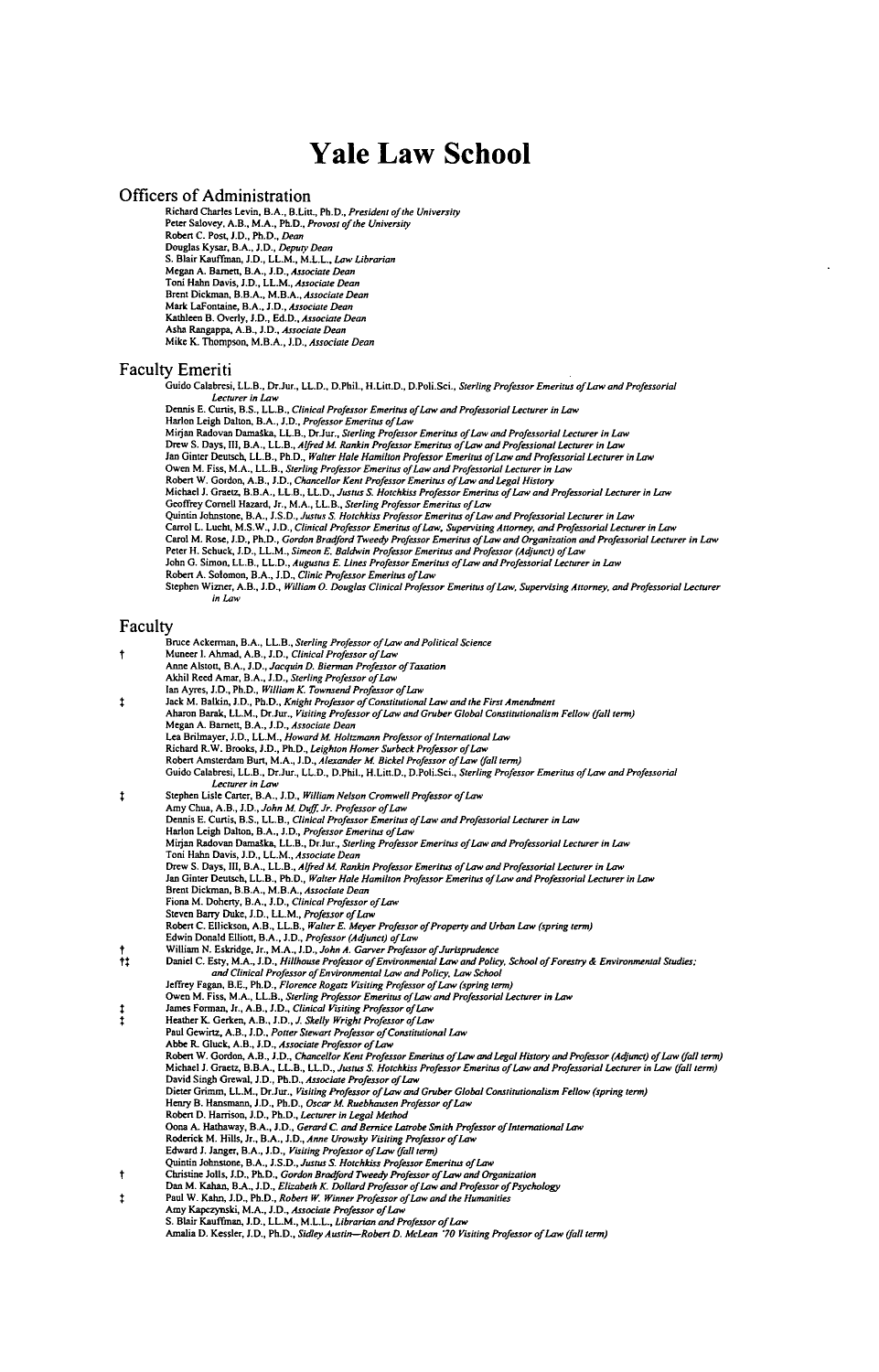|      | Daniel Kevles, B.A., Ph.D., Professor (Adjunct) of Law (fall term)                                                                 |
|------|------------------------------------------------------------------------------------------------------------------------------------|
|      | Alvin Keith Klevorick, M.A., Ph.D., John Thomas Smith Professor of Law and Professor of Economics                                  |
| ŧ    | Harold Hongju Koh, A.B., J.D., Martin R. Flug '55 Professor of International Law                                                   |
|      | Anthony Townsend Kronman, J.D., Ph.D., Sterling Professor of Law                                                                   |
|      | Douglas Kysar, B.A., J.D., Deputy Dean and Joseph M. Field '55 Professor of Law                                                    |
|      | Mark LaFontaine, B.A., J.D., Associate Dean                                                                                        |
|      | John H. Langbein, LL.B., Ph.D., Sterling Professor of Law and Legal History                                                        |
|      | Justin Levitt, Ph.D., M.P.A., Visiting Associate Professor of Law (spring term)                                                    |
| Ŧ    | Yair Listokin, Ph.D., J.D., Professor of Law                                                                                       |
|      | Carroll L. Lucht, M.S.W., J.D., Clinical Emeritus Professor of Law, Supervising Attorney, and Professorial Lecturer in Law         |
| t    | Jonathan R. Macey, A.B., J.D., Sam Harris Professor of Corporate Law, Corporate Finance, and Securities Law                        |
|      | Luís Miguel Poiares Pessoa Maduro, Lic. en Derecho (J.D.), Ph.D., Visiting Professor of Law Gruber Global Constitutionalism        |
|      | Fellow (fall term)                                                                                                                 |
|      | Chibli Mallat, LL.M., Ph.D., Visiting Professor of Law and Oscar M. Ruebhausen Distinguished Senior Fellow (fall term)             |
|      | Joseph G. Manning, A.M., Ph.D., Professor (Adjunct) of Law (fall term)                                                             |
|      | David Marcus, B.A., J.D., Maurice R. Greenberg Visiting Professor of Law                                                           |
|      | Daniel Markovits, D.Phil., J.D., Guido Calabresi Professor of Law                                                                  |
|      | Jerry Louis Mashaw, LL.B., Ph.D., Sterling Professor of Law (fall term)                                                            |
|      | Braxton McKee, M.D., Associate Professor (Adjunct) of Law (fall term)                                                              |
| t    | Tracey L. Meares, B.S., J.D., Walton Hale Hamilton Professor of Law                                                                |
|      | Noah Messing, B.A., J.D., Lecturer in the Practice of Law and Legal Writing                                                        |
|      | Jeffrey A. Meyer, B.A., J.D., Visiting Professor of Law                                                                            |
|      | Alice Miller, B.A., J.D., Associate Professor (Adjunct) of Law (spring term)                                                       |
|      | Kathleen B. Overly, J.D., Ed.D., Associate Dean                                                                                    |
|      | Nicholas Parrillo, M.A., J.D., Associate Professor of Law                                                                          |
|      | Jean Koh Peters, A.B., J.D., Sol Goldman Clinical Professor of Law and Supervising Attorney                                        |
|      | Thomas Pogge, Dipl. in Soziologie, Ph.D., Professor (Adjunct) of Law (spring term)                                                 |
|      | Robert C. Post, J.D., Ph.D., Dean and Sol & Lillian Goldman Professor of Law                                                       |
|      | J.L. Pottenger, Jr., A.B., J.D., Nathan Baker Clinical Professor of Law and Supervising Attorney                                   |
|      | Claire Priest, J.D., Ph.D., Professor of Law                                                                                       |
|      | George L. Priest, B.A., J.D., Edward J. Phelps Professor of Law and Economics and Kauffman Distinguished Research Scholar in       |
|      | Law, Economics, and Entrepreneurship                                                                                               |
|      | Asha Rangappa, A.B., J.D., Associate Dean                                                                                          |
|      | William Michael Reisman, B.A., J.S.D., Myres S. McDougal Professor of International Law                                            |
| 1111 | Judith Resnik, B.A., J.D., Arthur Liman Professor of Law                                                                           |
|      | Roberta Romano, M.A., J.D., Sterling Professor of Law                                                                              |
|      | Carol M. Rose, J.D., Ph.D., Gordon Bradford Tweedy Professor Emeritus of Law and Organizations and Professorial Lecturer in Law    |
|      | Susan Rose-Ackerman, B.A., Ph.D., Henry R. Luce Professor of Jurisprudence (Law School and Department of Political Science)        |
|      | Jed Rubenfeld, A.B., J.D., Robert R. Slaughter Professor of Law                                                                    |
|      | Jennifer Prah Ruger, M.Sc., Ph.D., Associate Professor (Adjunct) of Law (spring term)                                              |
|      | William M. Sage, M.D., J.D., Visiting Professor of Law (spring term)                                                               |
|      | Peter H. Schuck, M.A., J.D., LL.M., Simeon E. Baldwin Professor Emeritus and Professor (Adjunct) of Law (fall term)                |
|      | Vicki Schultz, B.A., J.D., Ford Foundation Professor of Law and Social Sciences                                                    |
|      | Alan Schwartz, B.S., LL.B., Sterling Professor of Law                                                                              |
|      | Ian Shapiro, Ph.D., J.D., Professor (Adjunct) of Law (spring term)                                                                 |
| t    | Scott J. Shapiro, J.D., Ph.D., Charles F. Southmayd Professor of Law and Professor of Philosophy                                   |
|      | Robert J. Shiller, S.M., Ph.D., Professor (Adjunct) of Law (spring term)                                                           |
|      | Reva Siegel, M.Phil., J.D., Nicholas deB. Katzenbach Professor of Law                                                              |
|      | Norman I. Silber, M.A., J.D., Visiting Professor of Law                                                                            |
|      | James J. Silk, M.A., J.D., Clinical Professor of Law                                                                               |
|      | John G. Simon, LL.B., LL.D., Augustus E. Lines Professor Emeritus of Law and Professorial Lecturer in Law                          |
|      | Robert A. Solomon, B.A., J.D., Clinical Professor Emeritus of Law                                                                  |
|      | Richard Squire, M.B.A., J.D., Florence Rogatz Visiting Professor of Law                                                            |
|      | Stephanie M. Stern, B.A., J.D., Irving S. Ribicoff Visiting Associate Professor of Law (fall term)                                 |
|      | Richard B. Stewart, M.A., LL.B., Visiting Professor of Law (fall term)                                                             |
| t    | Kate Stith, M.P.P., J.D., Lafayette S. Foster Professor of Law                                                                     |
|      | Alec Stone Sweet, M.A., Ph.D., Leitner Professor of International Law, Politics, and International Studies                         |
|      | Mike K. Thompson, M.B.A., J.D., Associate Dean                                                                                     |
|      | Tom R. Tyler, M.A., Ph.D., Macklin Fleming Professor of Law and Professor of Psychology                                            |
|      | Patrick Weil, M.B.A., Ph.D., Maurice R. Greenberg Visiting Professor of Law (fall term)                                            |
|      | James Q. Whitman, J.D., Ph.D., Ford Foundation Professor of Comparative and Foreign Law                                            |
|      | Abraham L. Wickelgren, J.D., Ph.D., Florence Rogatz Visiting Professor of Law                                                      |
|      | Luzius Wildhaber, L.L.M., J.S.D., Visiting Professor of Law and Gruber Global Constitutionalism Fellow (fall term)                 |
|      | Ralph Karl Winter, Jr., M.A.H., LL.B., Professor (Adjunct) of Law                                                                  |
| ŧ    | Michael J. Wishnie, B.A., J.D., William O. Douglas Clinical Professor of Law                                                       |
|      | John Fabian Witt, J.D., Ph.D., Allen H. Duffy Class of 1960 Professor of Law                                                       |
|      | Stephen Wizner, A.B., J.D., William O. Douglas Clinical Professor Emeritus of Law, Supervising Attorney, and Professorial Lecturer |
|      | in Law                                                                                                                             |
| Ť    | Gideon Yaffe, A.B., Ph.D., Professor of Law and Professor of Philosophy                                                            |
|      | Howard V. Zonana, B.A., M.D., Professor of Psychiatry and Clinical Professor (Adjunct) of Law                                      |
|      |                                                                                                                                    |
|      | Lecturers in Law                                                                                                                   |
|      |                                                                                                                                    |
|      | Emily Bazelon, B.A., J.D.                                                                                                          |
|      | Cynthia Carr, J.D., LL.M.                                                                                                          |
|      | Adam S. Cohen, A.B., J.D.                                                                                                          |
|      | Linda Greenhouse, B.A., M.S.L., Joseph Goldstein Lecturer in Law                                                                   |
|      | Adam Grogg, M.Phil., J.D.                                                                                                          |
|      | Lucas Guttentag, A.B., J.D.                                                                                                        |
|      | Jamie P. Horsley, M.A., J.D.                                                                                                       |
|      | Margot E. Kaminski, B.A., J.D.                                                                                                     |
|      | Hope R. Metcalf, B.A., J.D.                                                                                                        |
|      | Christina M. Mulligan, B.A., J.D.                                                                                                  |
|      | James E. Ponet, M.A., D.D.                                                                                                         |
|      | Nina Rabin, B.A., J.D.                                                                                                             |
|      | Sia M. Sanneh, M.A., J.D.                                                                                                          |
|      | Daniel Wade, M.S., J.D.                                                                                                            |

Visiting Lecturers in Law<br>Josh Abramowitz, A.B., J.D.<br>Guillermo Aguilar-Alvarez, Lie. en Derecho (J.D.)<br>Richard Baxter, N.A., J.D., John R. Raben/Sullivan & Cronwell Visiting Lecturer in Accounting<br>H.E. Stuart Beck, B.A.,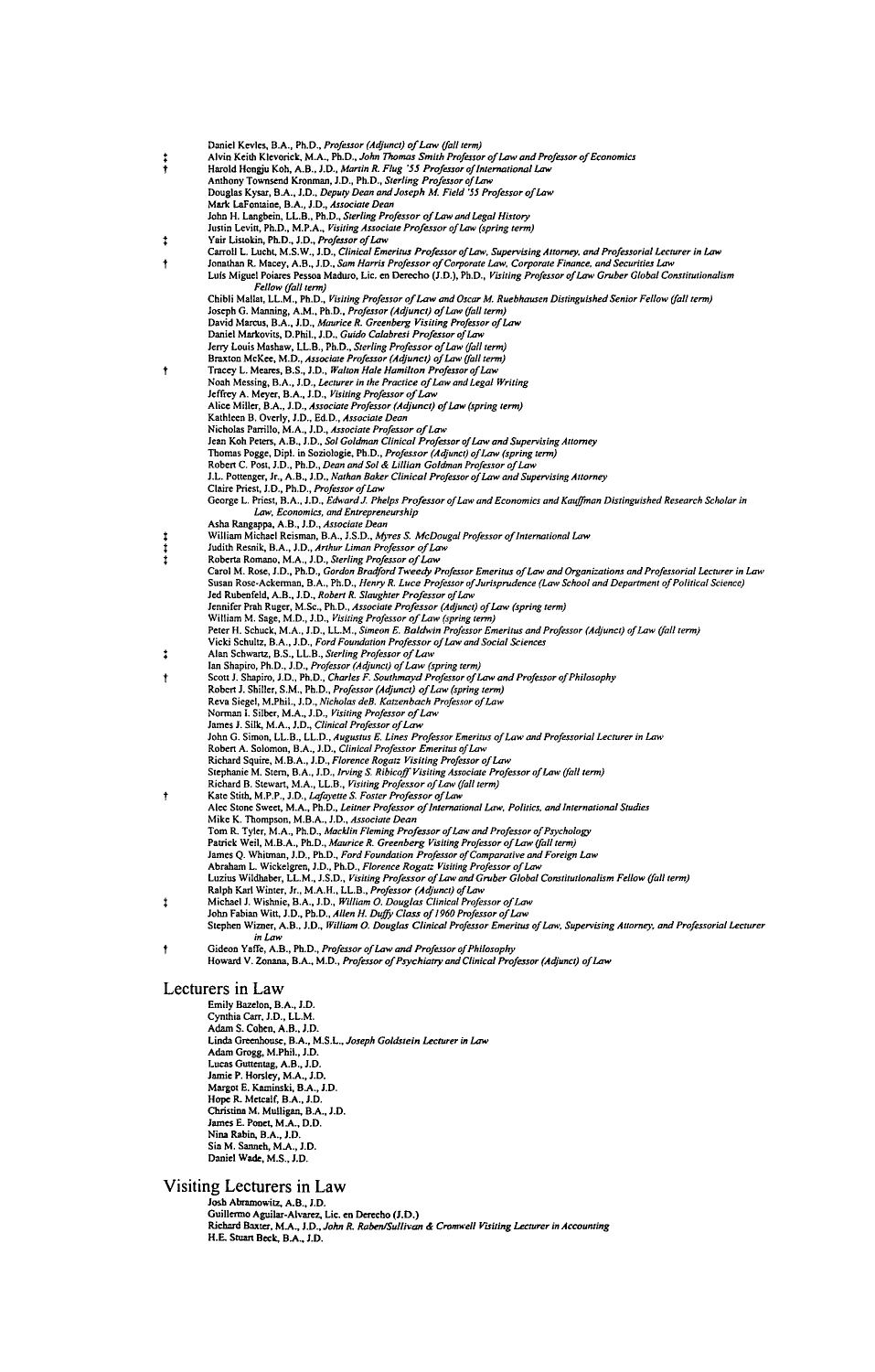Stephen B. Bright, B.A., J.D., *Harvey Karp Visiling Lecturer in Law*<br>Stephen B. Bright, B.A., J.D.,<br>Hemifer Gerarda Brown, A.B., J.D.<br>Timothy C. Collins, B.A., M.B.A.<br>Victoria A. Cullins, B.A., M.B.A.<br>Nicoria A. Culling, Charles A. Rothfeld, A.B., J.D.<br>David A. Schulz, M.A., J.D.<br>Michael S. Solender, B.A., J.D.<br>Laurence T. Sorkin, J.D., LL.M.<br>Sidney H. Stein, A.B., J.D.<br>Divid J. Stoll, B.A., J.D.<br>Christof R.A. Swaak, Ph.D.<br>Willard B. Taylo

On leave of absence, fall term, **2012-2013.** On leave of absence, spring term, **2013.**

 $\sim$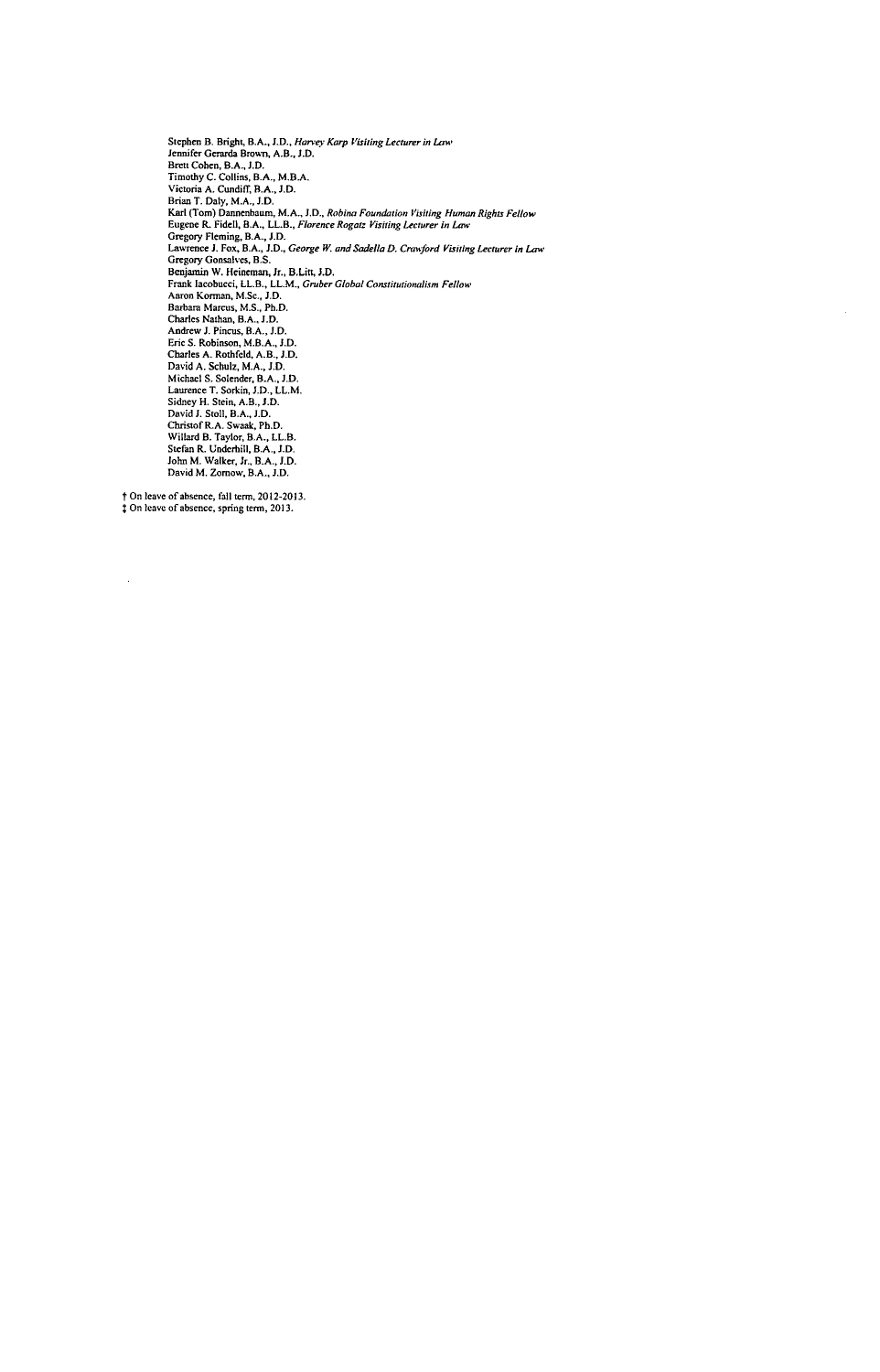# **THE YALE JOURNAL OF INTERNATIONAL LAW** Volume **38,** Number 2, Summer **2013**

### **ADVISORY BOARD**

ROBERT **B. AHDIEH** *Professor, Emory Law School*

**OONA A.** HATHAWAY *Professor, Yale Law School*

**LEA** BRILMAYER *Professor, Yale Law School*

AMY **CHUA** *Professor, Yale Law School*

MIRJAN DAMASKA Professor, *Yale Law School*

LAURA DICKINSON *Professor, Sandra Day O'Connor College ofLaw, Arizona State University*

> **OWEN** M. FISS *Professor, Yale Law School*

> **PAUL** GEWIRTZ Professor, *Yale* Law School

MELANIE KHANNA *Senior Donor* Relations Officer, *United* Nations *Human Rights* Council

MITCHEL **LASSER** *Professor, Cornell University Law School*

**JANET** KOVEN LEVIT *Dean,* University of Tulsa College ofLaw

> GRETA **S. MILLIGAN** *Associate, Covington & Burling LLP Editor-in-Chief Vol. 33*

> > ROBERT *C.* **POST** *Dean,* Yale Law School

**W. MICHAEL** REISMAN Professor, Yale Law School

**SUSAN** ROSE-ACKERMAN *Professor,* Yale Law School

NICHOLAS ROSTOW *Professor, National Defense University, Editor-in-Chief Vol. 7*

**STEPHEN** RUCKMAN *Special Appointee, Executive* Division *Maryland Attorney General's Office, Editor-in-Chief Vol. 32*

> **JAMES J.** SILK *Professor, Yale Law School*

**ALEC STONE** SWEET Professor, *Yale Law School*

PATRICIA WALD *Judge D.C. Circuit Court ofAppeals* (Retired)

JOHN **D. WATSON,** JR. Partner, Latham **&** *Watkins LLP* Editor-in-Chief, Vol. 9

**JAMES Q.** WHITMAN *Professor, Yale Law School*